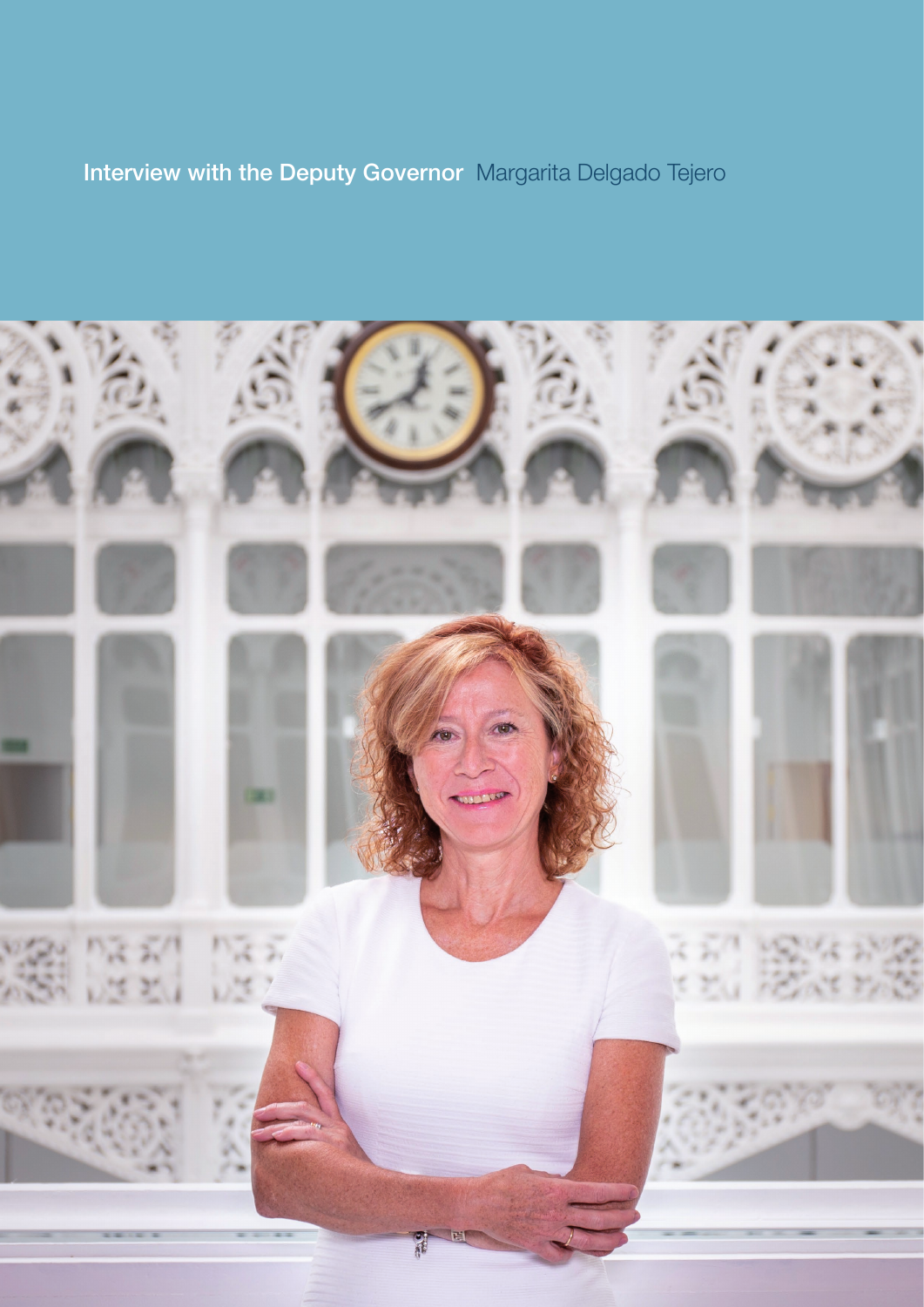# November 2019 marked the fifth anniversary of the SSM's launch. Since then, this project has significantly changed the supervisory methodology and approach. Which, in your opinion, are the most important changes?

Supervisory arrangements have changed significantly as a result of the SSM's launch. Evidently, the new framework in which both the European Central Bank (ECB) and the National Competent Authorities (NCAs) participate has necessitated significant adaptation efforts. We must bear in mind that continuous monitoring of significant institutions falls to joint supervisory teams comprising personnel from the ECB and the respective national competent authority. The efforts to harmonise supervisory practices are also worthy of mention.

A single supervisory system naturally requires a consensus regarding common practices and methodologies. Therefore, we actively participate in international working groups where these work methodologies are agreed upon. A case in point is the Supervisory Review and Evaluation Process (SREP) which, as set out in this report, is the continuous monitoring teams' central and most demanding task. The SREP is based on a common methodology that continues to evolve, owing to new legislative developments and the issuance of new guidelines by the European Banking Authority (EBA) and the ECB.

Stress testing is also to the fore, having become a core tool for supervision. The ECB runs EU-wide biennial stress tests, which alternate with thematic reviews. The outcome of the exercises is fed into the SREP. Again, it is key that all NCAs participate in the development of stress-test methodologies, which are constantly evolving.

In short, clear progress has been made, although the process of switching from an exclusively national supervisory model to one based on a common culture, methodologies and practices requires even greater coordination. That remains a challenge for everyone.

Last year you told us that, while the launch of the SSM had contributed to the integration of the European banking market, some matters were still outstanding. One year on, how complete is the Banking Union?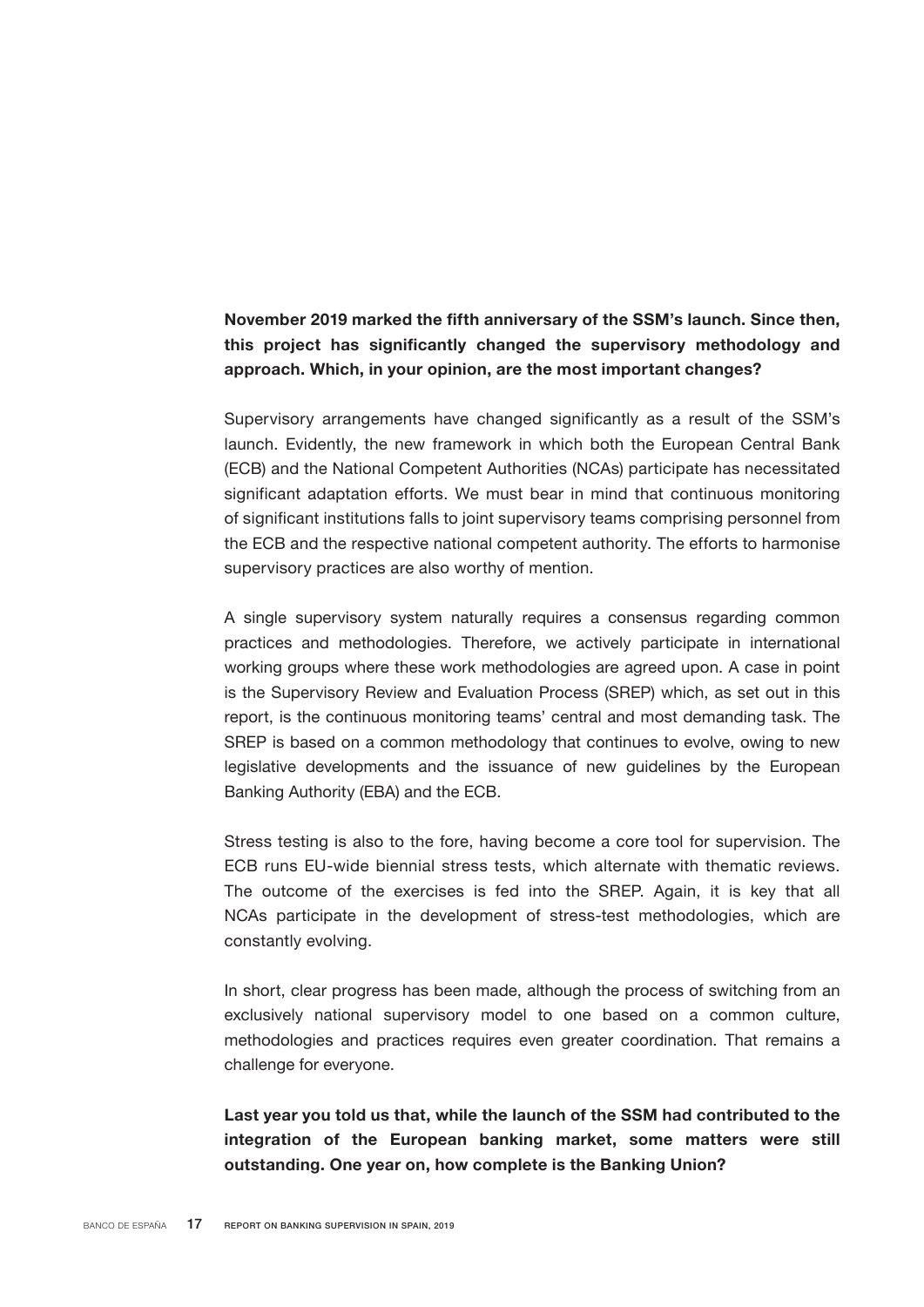The SSM's and the SRM's respective launches were very important milestones for the integration of the European banking system. Clearly, they have significantly increased its soundness. Nevertheless, a year later, the Banking Union is still lacking one of its three basic pillars, the European Deposit Insurance Scheme. This pillar would help increase financial stability in the region, particularly at times of stress, which is really when the resilience of structures is put to the test. Discussion about ending the deadlock concerning the third basic pillar of the Union recently resumed; for example, the German Finance Minister's opinion article for the Financial Times, in which he intimated, albeit very warily, that he would consider this possibility.

Nevertheless, we must underscore that, in addition to finishing the Banking Union, other elements are required to move towards a more complete union. First, euro area regulation requires greater harmonisation; for example, matters that in the Capital Requirements Directive (CRD) remain under national discretionality, or the legal framework governing winding-up proceedings. And further, resolute impetus needs to be given to the "Capital Markets Union", which would supplement the Banking Union.

### Do you think that today's credit institutions are more solvent and profitable as a result of banking supervision being consolidated at the European level?

In recent years, the supervisory focus has been on banks' recovery and the cleaningup of their balance sheets, and emphasis has been placed on the need to strengthen their solvency and profitability ratios. An example of this would be the SSM's *Guidance to banks on non-performing loans* published in March 2017, and its *Addendum* the following year. In all fairness, banks have risen to the challenge and made significant strengthening and cleaning-up efforts.

The outcome of this difficult process is that European banks are in a much sounder position than in prior years. If we focus on Spanish banks, the resident private sector's non-performing loans have fallen 69% from their end-2013 peak, when they amounted to almost €190 billion. In September 2019 they totalled €58.5 billion.

Spanish banks have also endeavoured to improve their solvency. Even so, it is common knowledge that our solvency ratios are currently one of the lowest in Europe. Since the SSM's launch, banks in other jurisdictions have improved their capital ratios more than Spanish banks. In this period, European banks have increased their fully-loaded ratio by 290 basis points (bp) on average, compared with Spanish banks' 200 bp increase.

The gradual entry into force of certain aspects of Basel III over the past five years has afflicted the capital ratios of Spanish banks more than those of its European peers. For example, the deductions of goodwill from capital directly impacted the most global Spanish banks. Goodwill is of course the result of a business model based on international expansion through subsidiaries, which offers advantages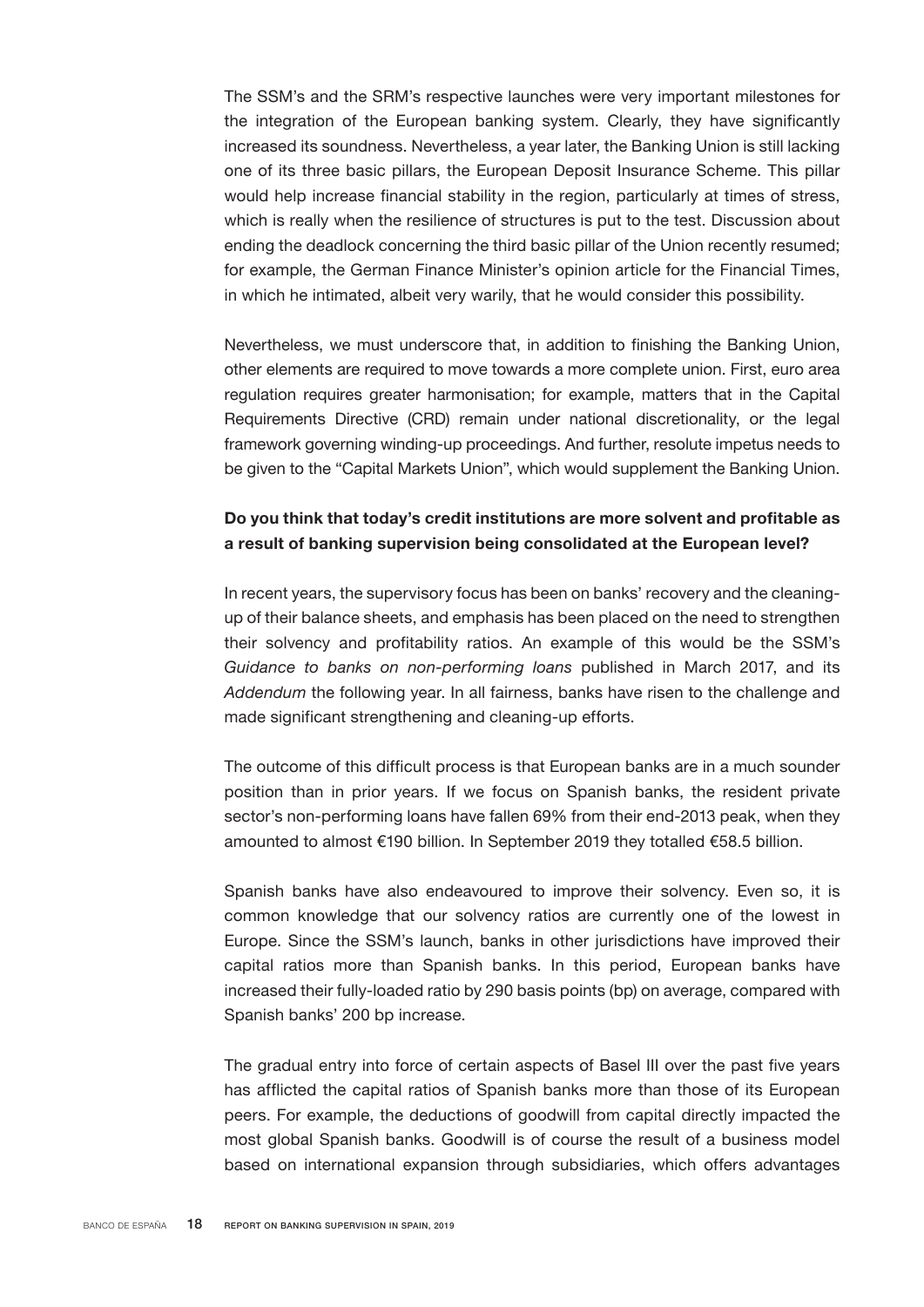over expansion through branches. It has, however, had an impact on capital, although this has now ended.

I would like to send two positive messages. First, we must not forget that our starting position in terms of leveraging is better than the European average; reduced use of internal models is, to a certain extent, behind this. Second, I would point out that the yet-to-be-implemented aspects of the Basel III framework (specifically, the output floor) will have a reduced impact on Spanish banks, owing precisely to their lesser use of internal models. Therefore, the gradual entry into force of those aspects of Basel III still outstanding is an opportunity for Spanish banks to improve their solvency position in absolute and relative terms.

In any event, banks must plan appropriately for their future capital needs, taking into consideration business projections and the future legislative changes I have mentioned, so they may to continue to operate with sufficient headroom. Such planning must include the new recovery and resolution framework, which will require new issues of eligible liabilities.

#### What avenues can banks pursue in the search for yield?

First and foremost, banks must perform an individualised analysis of their respective business models to assess how they should respond to the environment's new requirements. That will give an objective diagnosis of their strengths and weaknesses, and they can also assess their performance in technological-innovation and customer-relations terms.

There is no standard approach. Analysing the business models, we can see that the banks with the best profit ratios have different strategies. However, they share a set of levers, in particular improvements in management (e.g. adjusting the profitability required on the basis of the risk assumed at transaction level), the search for new business areas and, of course, cost streamlining. A common denominator in these initiatives is digitalisation, from the standpoint of improving management and business, and the potential cost savings.

To cut costs and improve efficiency, banks have actively outsourced information technologies and used cloud services in recent years. Banks therefore require a detailed analysis of the outsourced function and appropriate governance so as to maintain effective control over all those functions. The analyses and controls must be proportionate to the risks associated with the outsourcing; therefore, all due rigour will be necessary where the activities are deemed to be core business.

Also, mentioning mergers is practically unavoidable when talking about maintaining profitability levels and becoming more efficient in the current climate. We, the supervisor, are usually asked about the mergers that are under consideration or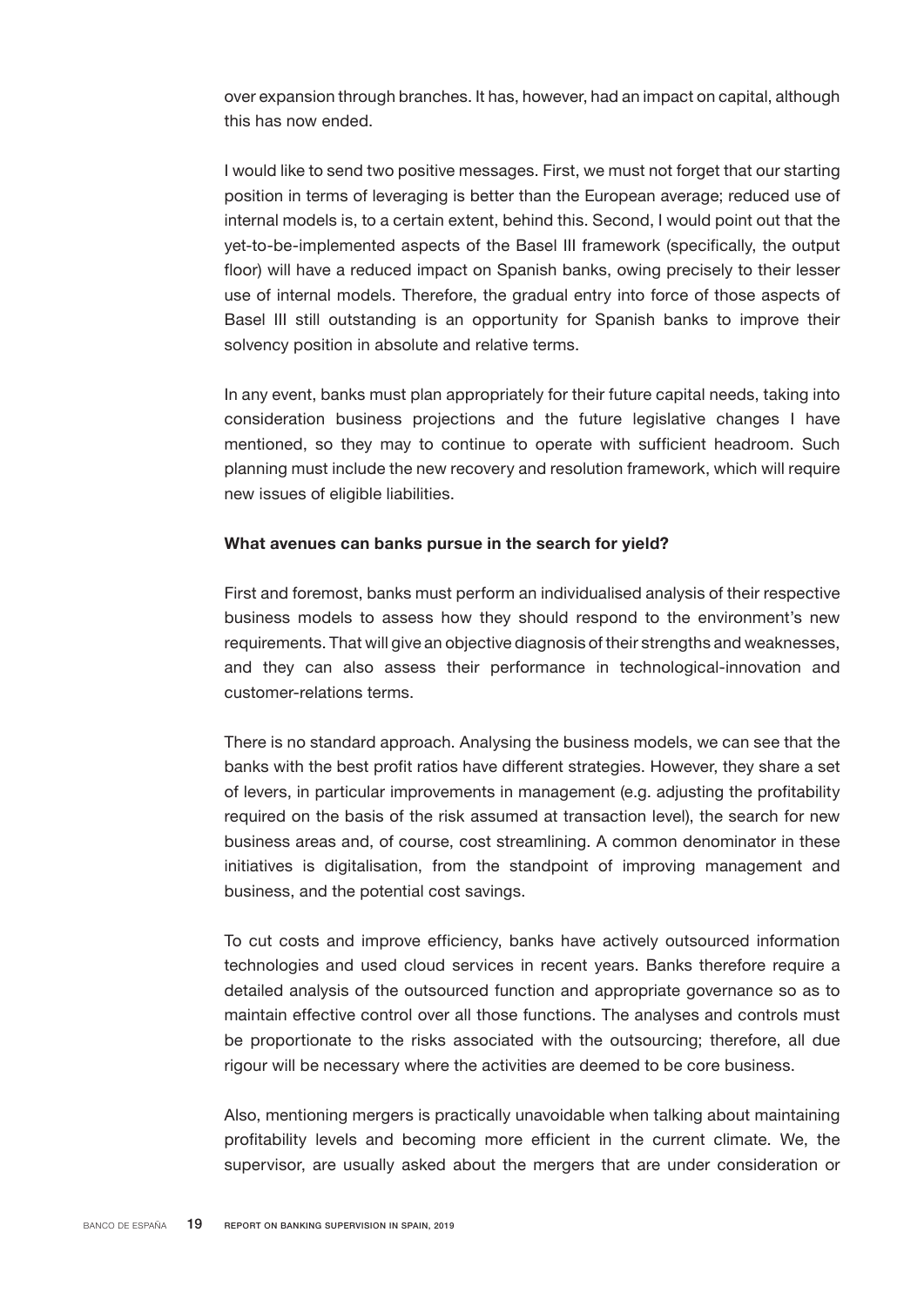which mergers are a priority. As I have repeatedly stated, our role is not to go into that type of generic assessment. Instead we should stick to the objective assessment of any merger proposal from the industry and evaluate whether it enables the resulting bank's solvency and profitability to be improved and whether the business plan generates value added overall.

Unquestionably, there has been a radical consolidation of the Spanish banking system since 2009. However, given the extremely competitive environment at present, more mergers may still be forthcoming in Spain, especially when reducing structural costs is one of the few "levers" available to improve the bottom line.

# You propose technological innovation as one of the solutions for the search for yield and progress in the business model, but how do banks go about that adaptation, and what new obstacles or challenges does it entail for supervision?

Technological change is, in effect, one of the main transformations banks must undergo. It's a complex subject, but there may be a significant correlation between gains in efficiency and technological change. The percentage of online users grows each year; therefore, and despite this meaning that larger initial investments are required in a context of needing to cut costs, the potential future saving may be quite significant.

Nor can we forget that intensive use of technology increases banks' exposure to significant risks that should be taken into consideration. The materialisation of this type of risk, such as that associated with cybersecurity, has an almost immediate impact that goes beyond direct economic losses and may affect banks' reputations and customer confidence. We must also bear in mind the numerous connections between the various players in the financial system, which mean that a single incident could spread very rapidly and reach systemic levels. As supervisors, we should be prepared to understand those risks, identify them, work to prevent them and act swiftly where necessary.

Banks are making significant progress to adapt to these new requirements, evidenced by the bolstering of digital channels. They are also making in-house investments to redesign their IT systems, refine their knowledge of modern technologies and implement structural changes for a more cross-departmental and customer-centric organisation. That banks should be able to extract, use and analyse their customers' data is essential. This information should obviously be used when making decisions on underwriting and pricing. There is a lot of room for improvement in this area and Spanish banks are in no worse a position than their European rivals.

In addition to the challenges inherent to this new environment, in 2019, as a result of the implementation of the Second Payment Services Directive (PSD-2), new financial actors emerged. Together with the fintech companies, these players represent greater competition for traditional financial institutions.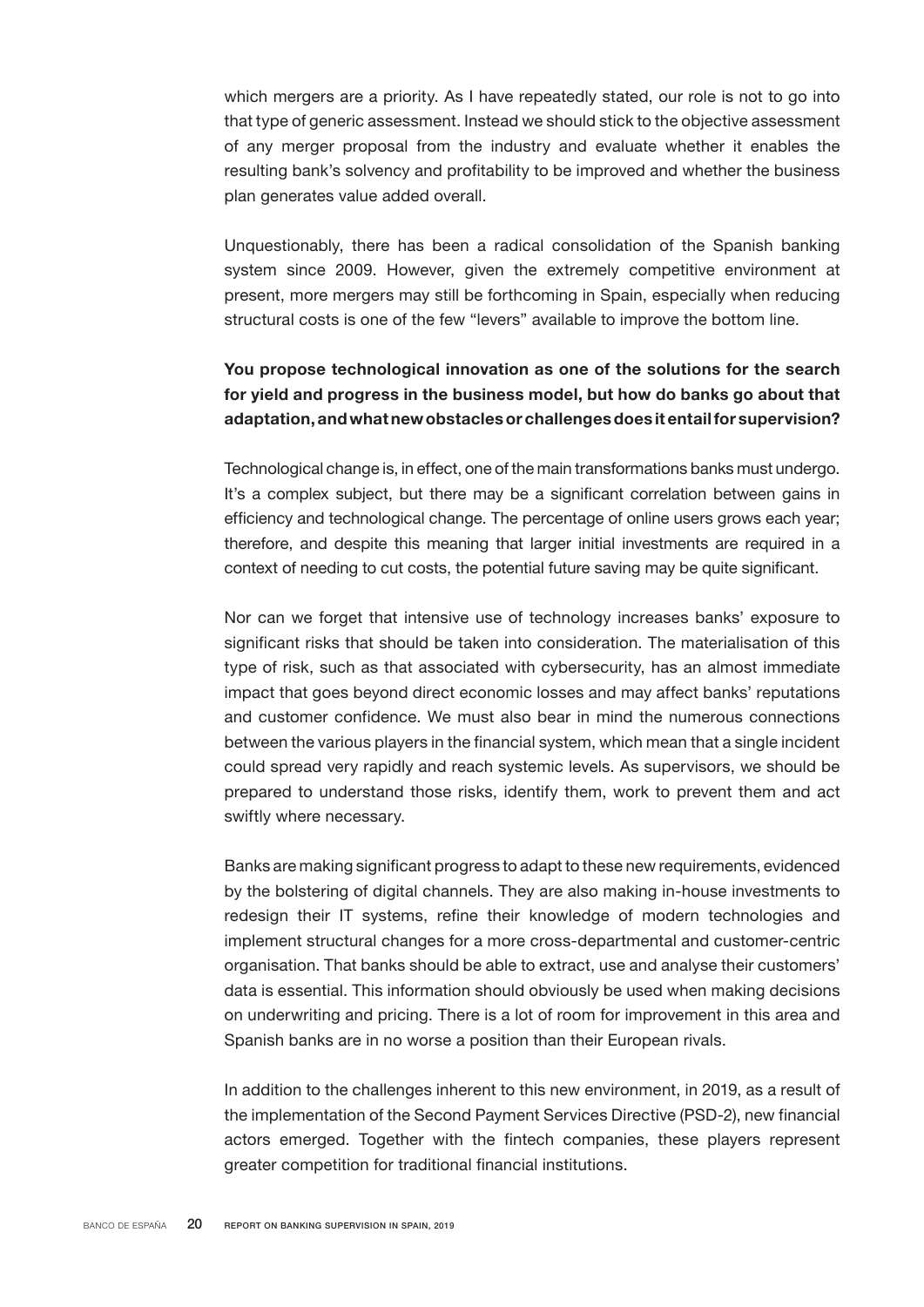PSD-2, whose aim is to improve retail payment security and encourage innovation, has resulted in the need to supervise new intermediaries and to step up the supervision of existing providers.

Another major challenge posed by digitalisation is the key role of Big Tech. Big Tech companies, whose business focuses on, among other areas, being cloud service providers, are starting to create a complex ecosystem of interdependencies with the financial world. This points to the ability to access all kinds of customer information  $-$  not just financial information  $-$  that will play a key role in the coming years.

These activities are often very opaque for the authorities and may potentially have repercussions for financial stability, competition or consumer protection. Their impact is currently hard to gauge.

Consequently, to address these challenges the Banco de España is closely collaborating with authorities at international organisations such as the Financial Stability Board (FSB) and the Bank for International Settlements (BIS). Our main concern should be to focus on the transformation in the provision of financial services, maintaining appropriate levels of stability, security and customer protection while simultaneously enabling the incorporation of the efficiency gains that new technologies afford. To do so, it is important to have a set of rules ensuring a level playing field, so that similar risks arising from similar activities are subject to the same rules, regardless of the provider. Ideally, all players should have access to the same information sources.

# Governance is one of the areas that has come under special monitoring from the supervisor. How can improvements in corporate governance help banks achieve their objectives?

Governance has always been a focal point for supervisors. This is by no means a new development; that said, it has acquired greater relevance, if that were possible, in the wake of the financial crisis. At times like this, faced with major challenges that need addressing (low interest rates, technological change, changes in the business model, etc.), we can fall into the trap of believing that improving governance is something secondary; that it's desirable, perhaps, but not a priority.

Admittedly, improvements to governance are clearly not enough to ensure a bank's viability in the medium and long term. But I strongly believe that they are necessary. Proper governance can prove conducive to seeing all levels of an entity's management forgo strategies that seek a short-term benefit based on assuming excessive risks, which could jeopardise business sustainability. Governance also has an important role to play in preventing events that can affect a bank's reputation in the future.

### Along these same lines, do you think that the customer relations model could also contribute towards the long-term sustainability of the business model?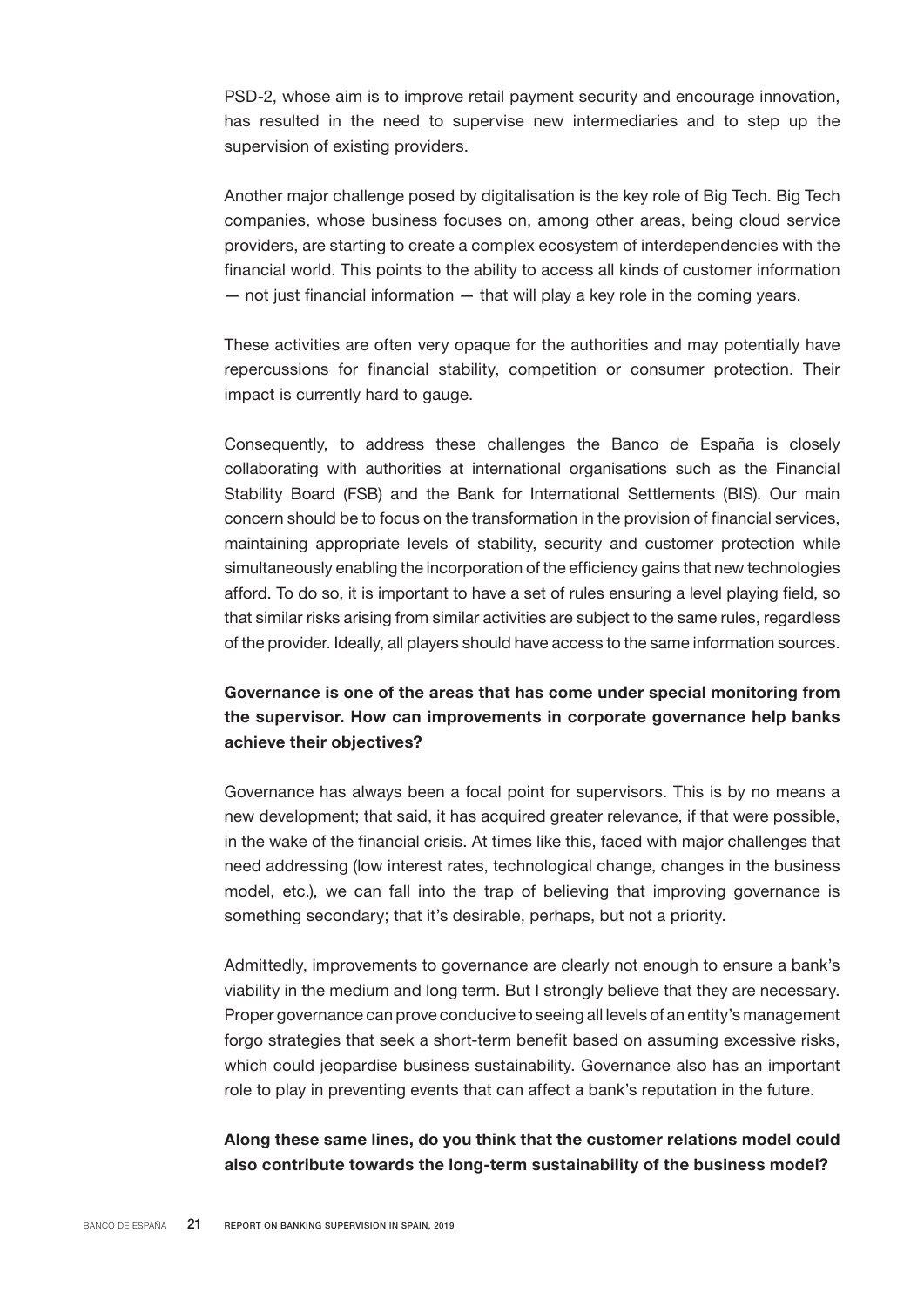The banking sector faces the challenge of rebuilding its image in the public mind and its reputation with customers. Indeed, when the SSM was launched five years ago, supervision of conduct became functionally independent from prudential supervision, which remained a wholly national competence. Since then, supervisory activities have endeavoured to strengthen banks' compliance policies and encourage them to adopt better standards in the area of customer relations.

Customer protection regulations have seen significant development in recent years, in tandem with the changes seen in society. Both represent a clear step-up in the requirements regarding the transparency, diligence, rigour and integrity expected of banks. A good example of this new way of operating is the recent Real Estate Credit Law, which regulates the legal regime, and establishes new obligations, for real estate credit intermediaries and real estate lenders. Banks must provide their customers with financial products that are appropriate to their needs and capabilities.

In addition to the greater protection afforded to consumers of banking services, another highly positive aspect of this approach is the improvement to legal certainty, enabling the sector to strengthen its reputation going forward. Clearly, litigation and the associated uncertainty seriously harm banks, because of both the related cost and the impact on reputation. That said, we should also remind ourselves that, ultimately, it can also be negative for the end-customer. Uncertainty means that sometimes it is impossible for the costs and risks of a transaction to be known, which may have the effect of freezing up the market or raising the cost of bank loans.

As we have seen on other occasions, expanding and improving banks' compliance policies will be key elements in the medium and long term. If implementation is to be successful, a cultural change must permeate the organisation, with the unwavering support of senior management and the management teams.

### One of the areas that can most affect a bank's reputation is money laundering. What role does the prudential supervisor play in this area?

Recent cases at the European level have shown that a critical element of an institution's viability is the quality of its anti-money laundering systems. A lack of control is closely linked to weak governance and deficient risk controls.

As supervisors, we are increasingly aware of the importance of the prevention of money laundering to banks' business models, the sector's reputation and, as a result, financial stability.

During 2019, the authorities have acted on this growing interest to achieve a series of milestones. The ECB, the EBA and the Banco de España have released statements highlighting the importance of this area for prudential supervision. Anti-money laundering and countering the financing of terrorism (AML/CFT) competent authorities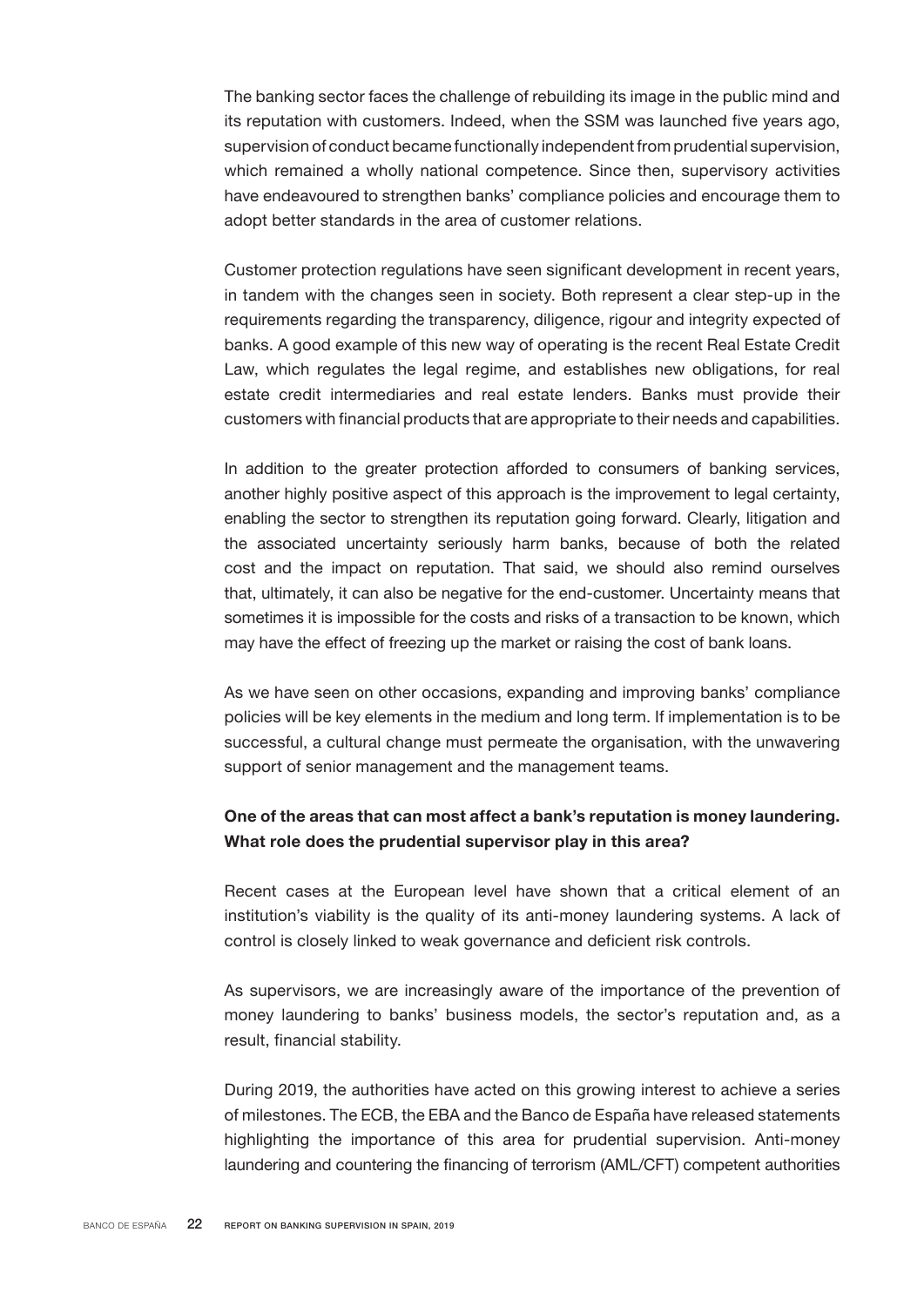(in Spain, the Commission for the Prevention of Money Laundering and Monetary Offences (CPBCIM, by its Spanish abbreviation)) have signed a multilateral agreement for the exchange of information with the ECB, as prudential supervisor. The EBA's role in this area has also been reinforced, and the Capital Requirements Directive (CRD-IV) has been amended to incorporate the risk of money laundering in the SREP.

# Another clear development we have seen in society has been the so-called "Environment Challenge". We are aware of the Banco de España's clear commitment to this issue, but what steps are being taken to move forward here?

We are working on several fronts. First, we are attempting to raise awareness within the sector to foster the development of methodologies and controls that will enable banks to assess and quantify the risks associated with environmental transition. Included here are physical risks directly caused by climate change and transition risks related to the effect of the regulatory measures aimed at achieving a sustainable economy.

Further, as supervisors we must also be capable of assessing the impact of these risks on the banking sector. Among other courses of action, we are working to include these risks in the stress tests so as to observe banks' responsiveness to adverse events. To this end, within the SSM we are actively participating in the design of internal governance structures and methodologies, which will bring about a cultural change in the supervisory model.

We have also launched several initiatives to help raise awareness of the importance of this issue. For instance, there have been workshops and meetings with the industry to learn more about how the sector is coping with climate change and to promote its transformation.

There is certainly much to be done. I would however like to highlight the striking pace at which initiatives are moving and changes are being introduced. In this regard, the history of the Network for Greening the Financial System (NGFS) is illustrative. The NGFS, a network of supervisors and central banks in which the Banco de España actively participates, was created barely two years ago. But in this very short period of time it has published two comprehensive reports and guidance for central banks' investments. And not least, its membership has surged from 8 to 59 members and 12 observers.

In the Banco de España we have set up the Environmental Management Coordination function to foster sustainability internally and minimise our environmental impact. Also noteworthy is the announcement by the Banco de España in September that it would participate in a green bond fund launched by the BIS.

Moreover, the Eurosystem has included environmental sustainability objectives in the monetary policy strategy review recently launched by the ECB.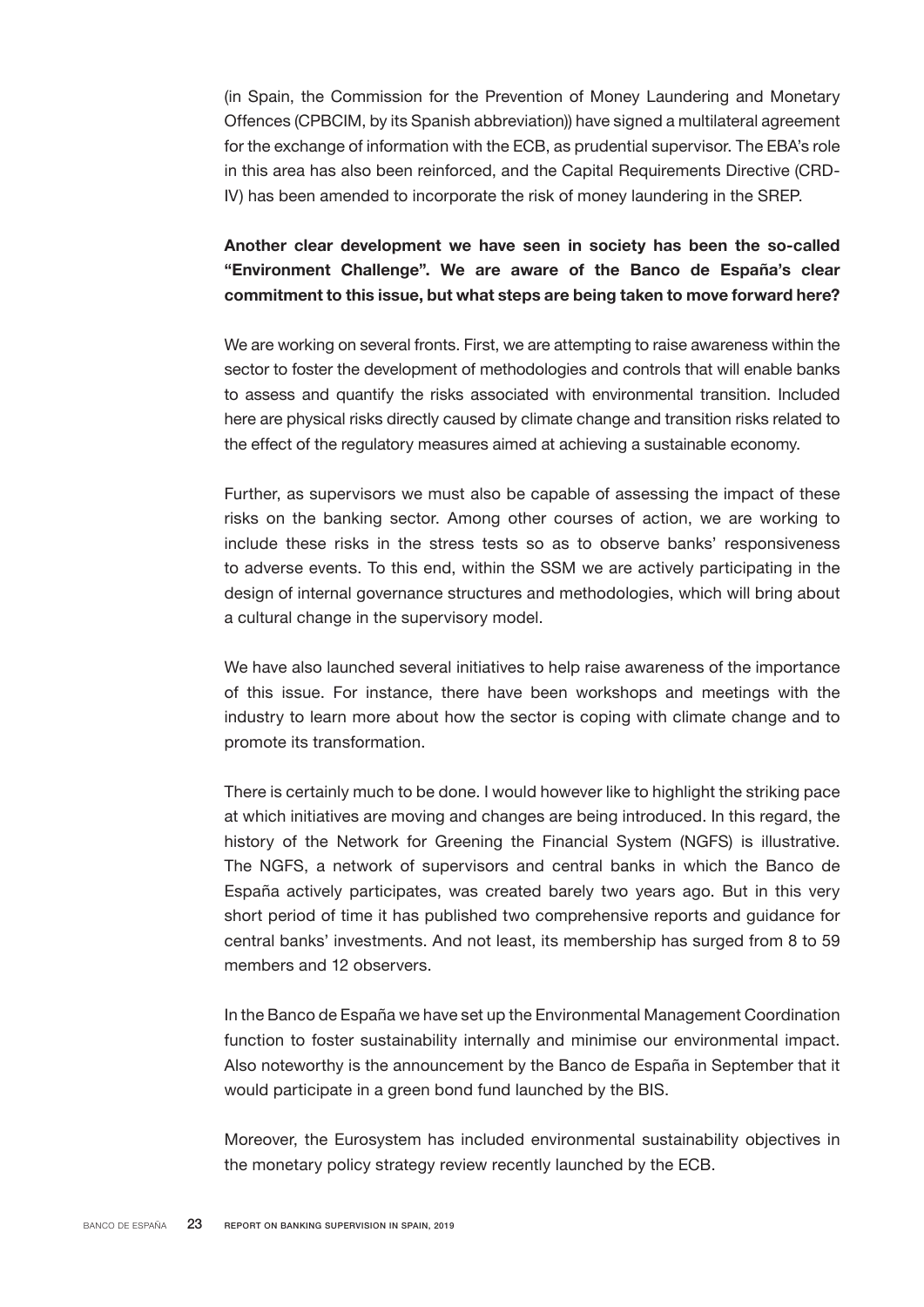Lastly, I would also like to point out the high level of participation by the banking sector in this issue. A good example here was the sectoral agreement to combat climate change, signed during COP25 by more than 20 institutions representing over 95% of the Spanish financial system.

### How do you think Brexit will affect Spanish banks? What measures have been taken by the supervisor to mitigate the possible effects?

Let's be honest and admit that we are all uncertain, to some degree, when it comes to Brexit. We must bear in mind that the withdrawal agreement signed on 31 January 2020 is not an end point; it merely marks the beginning of the 11-month transition period for negotiations between the European and UK authorities on our future relationship. This will be a complex task, no less so given the very short period of time for completing it.

As supervisors, we have considered for some time that this matter is a priority, both in banks' analyses and in terms of supervision. In this regard, we have encouraged Spanish banks to draw up action plans that will ensure the continuity of their crossborder business. Furthermore, both the Banco de España and the ECB have strengthened their cooperation with the authorities responsible for prudential supervision and financial conduct in the UK.

In any event, we should not forget that the financial autonomy model adopted by Spanish banks ensures that the potential risks are almost solely macroeconomic in nature and are tied to the trend in activity in the United Kingdom and the sterling exchange rate.

# Banks are also subject to other external threats. What measures are being taken as regards the coronavirus crisis? How does this crisis affect the economy and the banking sector?

The coronavirus crisis is a reminder that we must be ready for the unexpected, especially in a world as globalised as ours. What began as a health crisis primarily affecting certain provinces in China has, in a few short weeks, become a global crisis impacting our lives that will inevitably have an effect on economic growth to a greater or lesser extent.

We are all taking action to tackle this unexpected crisis. Central banks have reacted swiftly and forcefully. The ECB has adopted extremely far-reaching measures and announced that it is willing to extend their scope if necessary. Governments in different countries, among them Spain, are considering robust measures to sustain the economy and employment in this difficult situation. The onus is undoubtedly on the financial system to provide most of the response, which must contribute decisively to avoiding the inevitable halt in economic activity from dragging down companies and small businesses.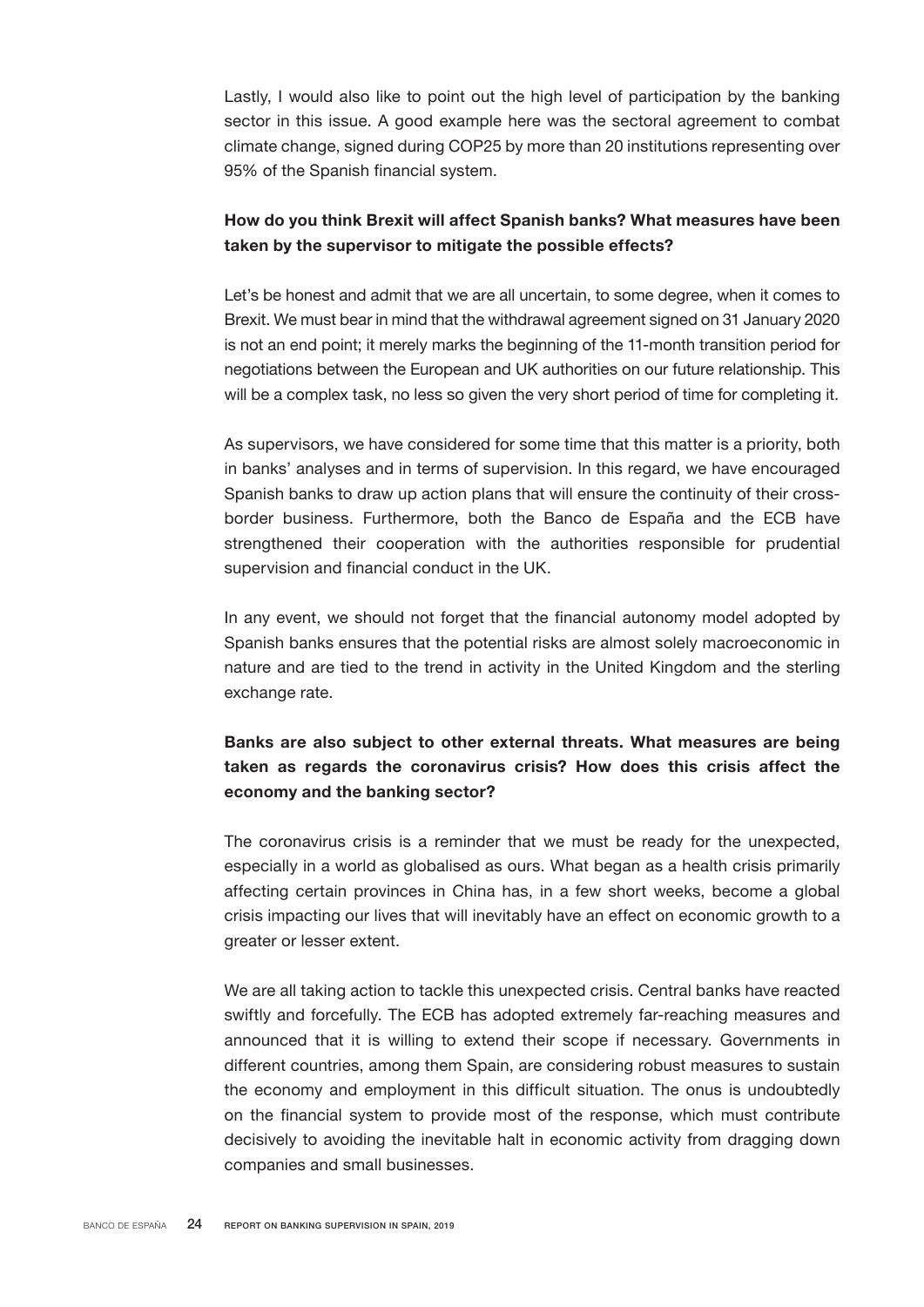As supervisors, we are taking easing measures in order to deploy the resources needed in this situation, such as the possibility of banks mobilising capital and liquidity buffers (designed specifically for this type of scenario), or postponing stress test exercises and any other non-essential supervisory action, so as to fully release banks' resources to enable them to focus on supporting the economy.

From a macroeconomic perspective, events have moved at such a pace that at present it is almost impossible to assess the potential effect on the economy. Obviously, the final impact will depend on how this situation evolves and how long it lasts.

# One initiative approved in 2019 for preventing possible financial crises was the establishment of AMCESFI. What is your assessment of its first year of operation? What role do you believe should be played by the new macroprudential tools?

AMCESFI is a collegiate body that, as of March 2019, regularly brings together high-ranking officials from the Banco de España, the Ministry of Economic Affairs and Digital Transformation, the Directorate General of Insurance and Pension Funds (DGSFP) and the National Securities Market Commission (CNMV), which exercise the prudential regulation and oversight powers applicable to the individual sectors that make up the Spanish financial system. AMCESFI plays a highly important role in pooling and coordinating systemic risk analysis and assessing measures and activities related to macroprudential policy. As the vice-chair of its Council and chair of its Financial Stability Technical Committee, the Banco de España plays a prominent role within the structure of AMCESFI.

During its first year of activity, work has focused on laying the foundations of its internal functioning and its organisation. In keeping with its mission, AMCESFI has served as a forum for discussing and sharing information on macrofinancial risks in Spain, presenting proposals of macroprudential measures and assessing recent developments in international committees. AMCESFI is expected to publish its first annual report in 2020.

Given its role in fostering financial stability, I believe that macroprudential policy is key to preventing financial crises. This is an extremely new field. Indeed, the methodologies for detecting overvaluations and imbalances, and the criteria to be followed when adopting and discontinuing macroprudential measures, are still being developed.

However, that is no excuse not to act. We have been provided with tools that would have been very useful in addressing or alleviating the last crisis. As such, we must continue to act responsibly, but also prudently and on a timely basis, should any structural imbalances be detected.